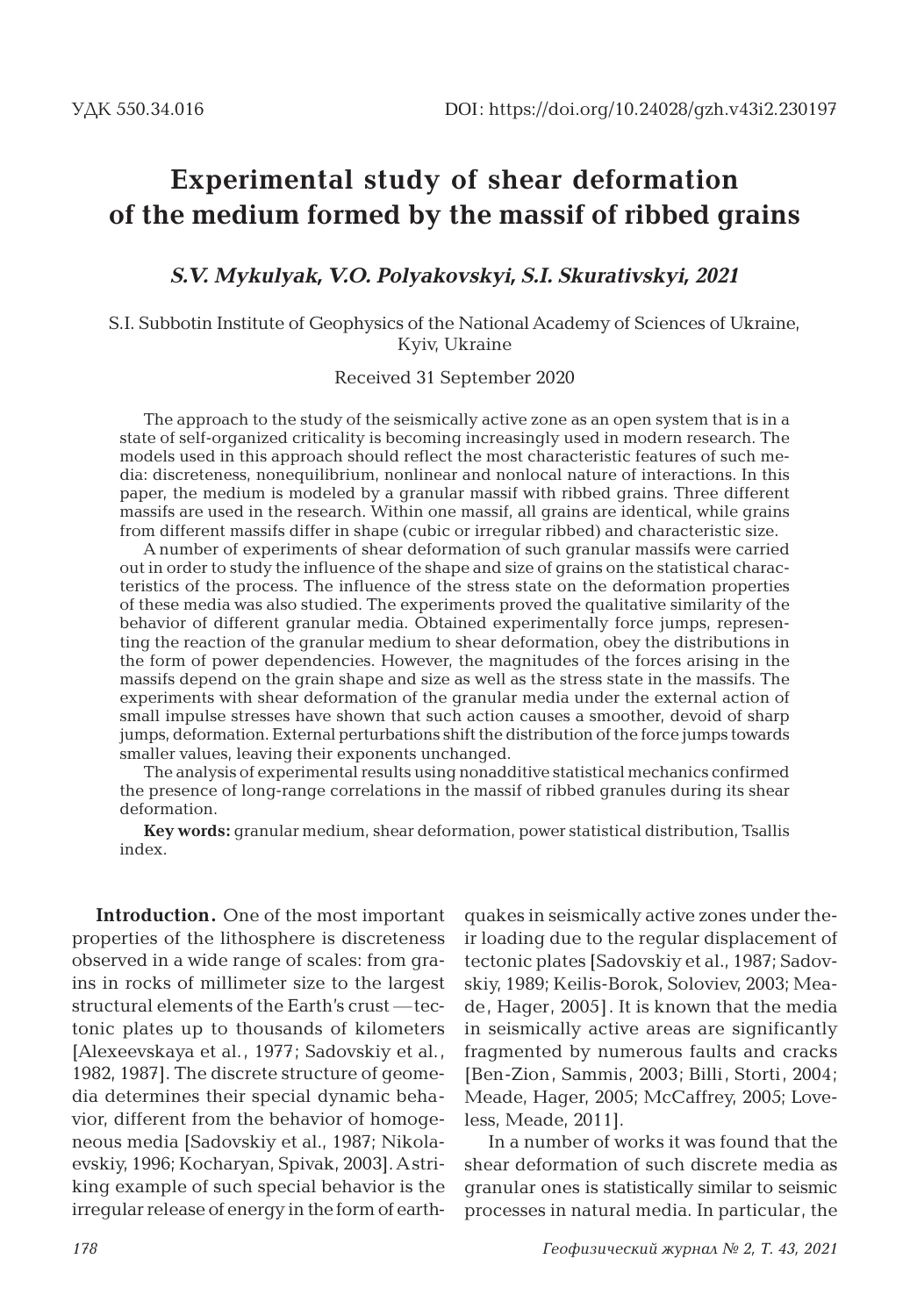experiments [Behringer et al., 1999; Howell et al., 1999; Hayman et al., 2011; Geller et al., 2015; Mykulyak et al., 2019b] and the simulations [Zhao et al., 2006; Indraratna et al., 2014; Mykulyak et al., 2019 a] have shown that the displacement of granular media occurs intermittently and is accompanied by the radiation of stochastic acoustic disturbances. It turned out, these disturbances obey the statistical laws inherent in earthquakes, namely Gutenberg Richter's law, Omori's law and also the universal law for distribution of interevent times between avalanches [Geller et al., 2015; Lherminier et al., 2019; Mykulyak et al., 2019b; Kumar et al., 2020].

The authors of [Meade, Hager, 2005; Loveless, Meade, 2011; Meroz, Meade, 2017] studied in detail the movement of tectonic structural elements in California, in the area between two tectonic plates: the Pacific and the North American. This area is divided by a network of faults into a large number of tectonic elements, which as a result of the movement of tectonic plates are also involved in the movement. These studies have shown that the behavior of this region is similar to the shear deformation of the granular medium.

In our previous paper [Mykulyak et al., 2019b] we studied the statistical properties of shear deformation of granular medium experimentally. Since among the fragments of natural rock the mainly ribbed-shaped pieces are common, the cubic grains as structural elements for the massif were chosen. We found out that deformation process is intermittent and accompanied by the radiation of acoustic perturbation obeying the Gutenberg Richter law and the generalized Omori law for temporal decay of aftershocks. We also investigated the effect of small perturbations on shear deformation. The experiments have shown that acting on the medium with small perturbations when the force of tension of a certain threshold value can be achieved, it is possible to attain smoother deformation.

Continuing the research [Mykulyak et al., 2019b], we investigate the influence of grain shape and size on the statistical properties of the shear process. Here we consider two types of grains: cubic grains and grains formed by

crushed stone with an irregular but ribbed shape. We study the effect of compression on the statistical characteristics of grain massifs of these two types, as well as the effect of small perturbations.

**Experimental installation for the study of shear deformation of ribbed grains massif.** The study of shear deformation process of granular media is carried out using the experimental installation (Fig. 1, *a*) developed in [Mykulyak et al., 2019b; Mykulyak, 2019]. Its main element is the box consisting of two parts: the lower fixed and the upper sliding (Fig. 1). Both parts are made from plexiglass. Each box's part has the following internal sizes: the length along shear direction is 0.3 m, the height is 0.07 m, and the width is 0.2 m.





Fig. 1. The sketch of experimental setup (*a*). Designations: *1* — box consisting of two parts, *2* — piston, *3* — load, *4* — traction mechanism, *5* — force sensor, *6* — rope, *7* — grains, *8* — impulse generator. Three types of grain massifs (from left to right) (*b*): ribbed grains with sizes 5—7 mm, ribbed grains with sizes 10—15 mm (crushed stone), cubic grains (plexiglass).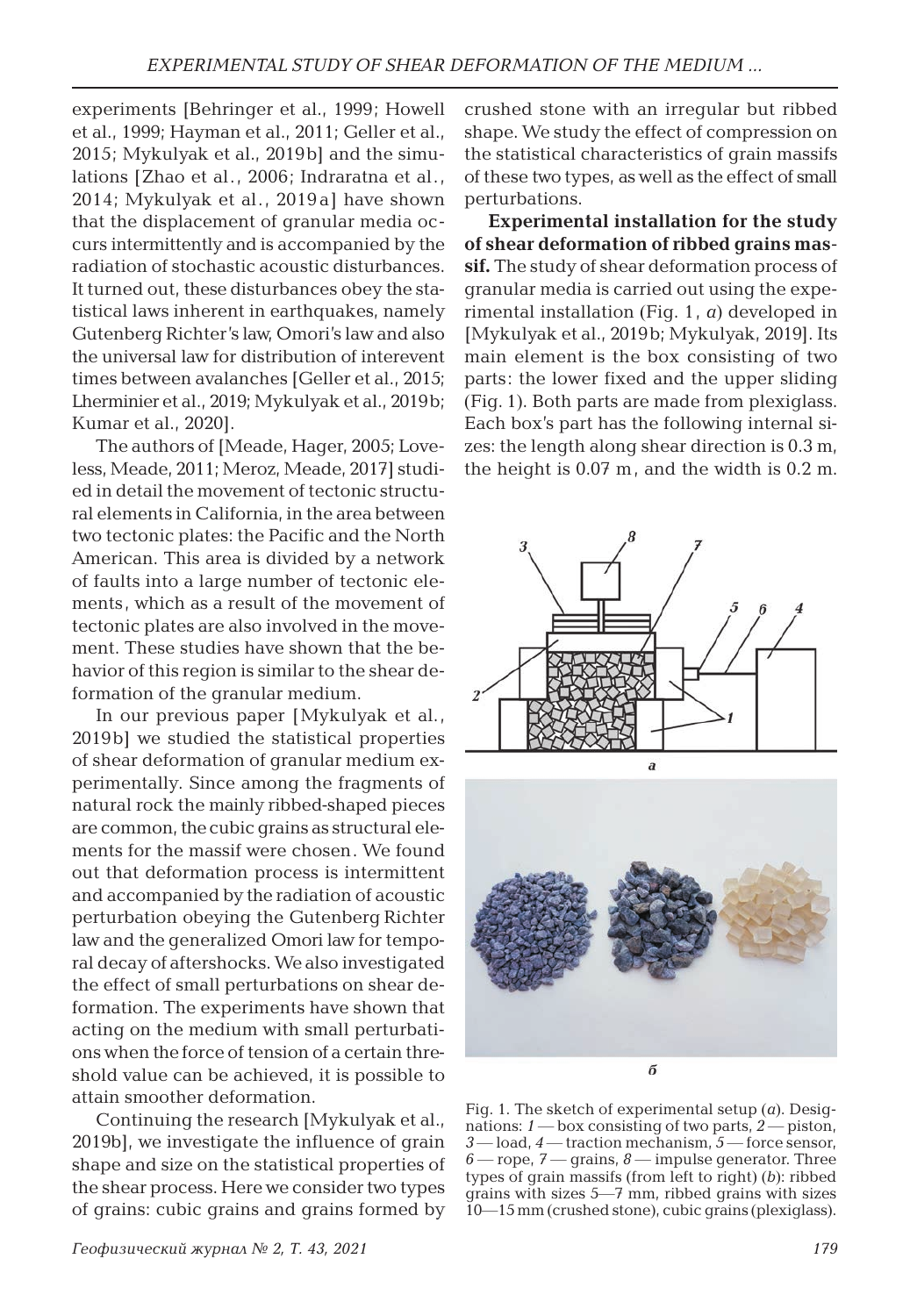The front and back wall thickness is 0.1 m. The contact surfaces between the lower and upper boxes were preliminary ground. To provide the horizontal sliding of the upper part, the guide plates were installed on the lower part. In turn, the slider part of the device is equipped with the limiters prohibiting the movement in the vertical direction. The piston (*2*) that can move freely in a vertical direction is located on the granular massif. The piston weight is 2.75 kg. The movement of the slider block is implemented using a traction mechanism (*4*). This device consists of a gear motor NMRV 090/040, which is connected to the rope shaft. One end of the rope (*6*) is attached to the shaft, whereas the other one to the force sensor (*5*), which is rigidly mounted on the leading edge of the upper box. The force sensor measures the granular massif reaction on the shear deformation.

The study of external perturbations influence on the granular medium shear is carried out for impulse actions. The perturbations are generated by an impulse generator (*8*) mounted on the upper surface of the piston (*2*). Static loading on the granular massif is performed by means of the weights (*3*) located on the piston. We consider three types of massif (Fig. 1, *b*). The first one consists of cubic grains 10 mm in size. The second massif contains the ribbed grains of irregular shape with sizes in the range of 5—7 mm. The third massif differs from the second one by the grain size only, i. e. they are 10—15 mm.

Cubic grains are made of plexiglass and irregular grains are screenings of crushed stone of the corresponding fractions.

**The reaction of granular media on shear deformations.** In the first series of experiments, we consider the effect of static load on the process of shear deformation of the granular media. In all of them, the displacement of the upper part of the box is carried out at a speed of 10 cm per minute. The force sensor registers the force response of the medium to the shift. This reaction depending on time is shown in Fig. 2, *a* for the granular medium with cubic grains pressed by the load  $P = 30$ N. This dependence is a set of chaotic oscillations. To analyze these oscillations, the jumps



Fig. 2. Temporal dependencies of the traction force  $f(t)$  during the shear deformation of cubes massif (*a*) and the corresponding sequence of the force  $\lim_{t \to \infty} \Delta f(t)$  (*b*).

from the minimum to the maximum values were calculated , and then the distributions of the amplitudes of these jumps were built. Fig. 3 presents the distributions of the force jumps for massif of cubic grains in the absence of load and for two values of loads in log-log coordinates. The figure shows that these distributions are parallel to each other and shift towards greater forces with increasing the loads, which is natural. These distributions are power, and this is typical for processes that take place in a mode of self-organized criticality [Pruessner, 2012].

The distributions of the force jumps for massif of ribbed grains of irregular shape with sizes in the range of  $5-7$  mm and in the size range of 10—15 mm for three loading regimes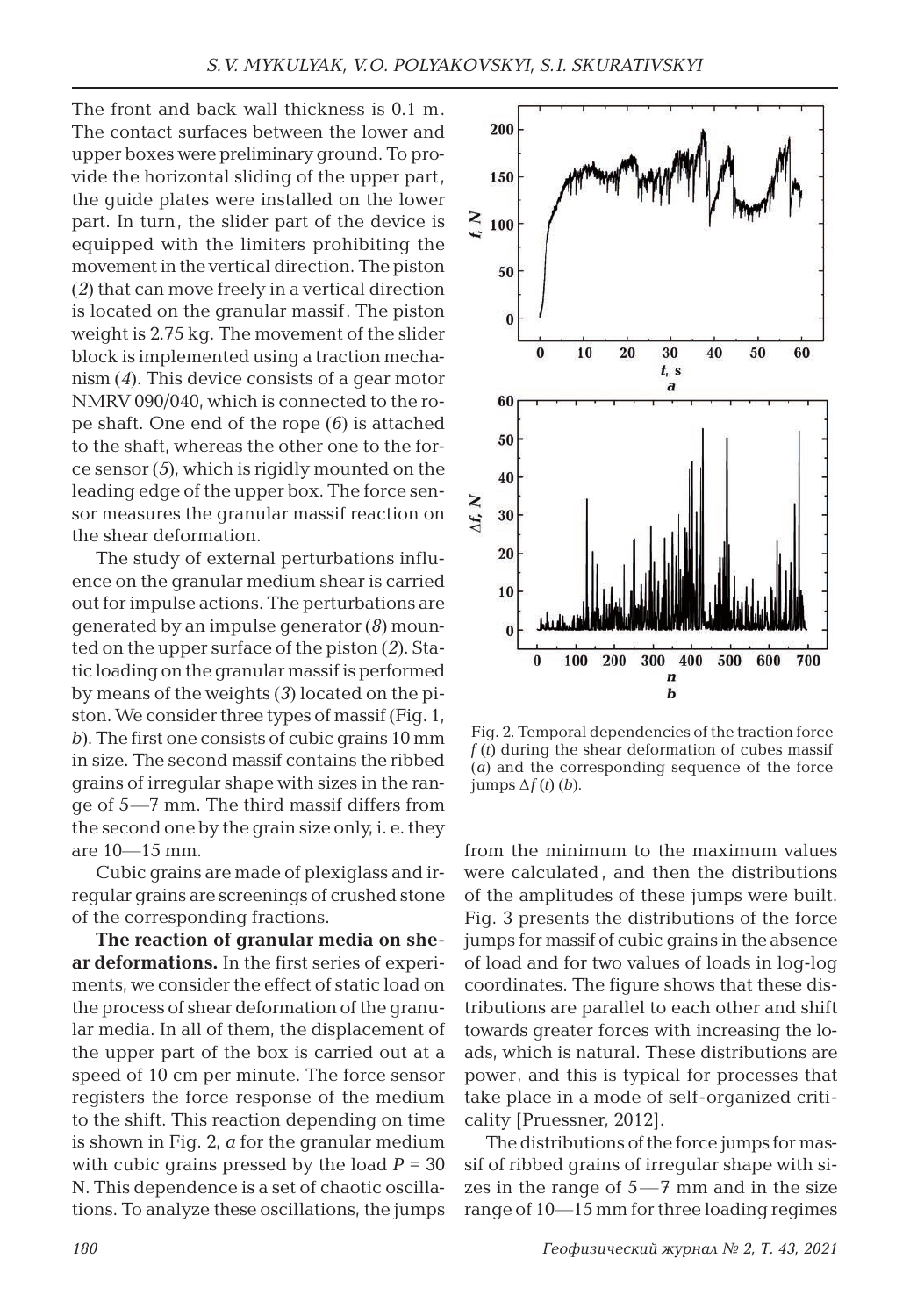

Fig. 3. Distribution of the force jumps Δ*f* at three types of static loading. Massif is formed by cubic grains.

are presented in Fig. 4. In both cases the distributions of the force jumps are power functions. The distributions are parallel to each other and shift towards greater forces with increasing the loads, which is natural. In both cases, the distribution of force jumps is almost parallel and there is a shift with increasing compression of the granular medium.

The next series of experiments is devoted to the study of the effect of external impulse perturbations on the shear deformation of granular media. The impulse generator (8) is used to send the signal with the frequency  $\omega$ =

= 2 Hz into the medium. The amplitude of the impulse is  $f^m = 44$  N, lasted for  $\tau = 1$  ms. The effect of pulsed perturbations on the shear was studied for the massif of cubic granules and for the crushed stone massif with a size of 5—7 mm. The distributions of the force jumps are presented in Fig. 5 for two loads. Here, for comparison, the distributions of force jumps without the influence of pulse perturbations are also given. The analysis of these graphs shows that the action of pulsed perturbations leads to the shift of the distributions towards smaller values and, consequently, to smaller values of jumps, i. e. to a smoother shear deformation.

Analysis of these distributions shows that the perturbations affect the shear deformation, reducing the jumps, and thus making it smoother. This is true for all distributions. This effect is manifested in the shift of distribution functions in the direction of reducing the intensity of force jumps. The slopes of these distributions do not depend on the action of perturbations. This is clearly seen in Fig. 6 , *a* , which shows the exponent for different granular media and different deformation conditions. In addition, the graph shows a tendency that the medium with larger granules corresponds to larger  $\beta$  values, i. e. in the case of larger granule sizes, the distribution of jumps is more nonuniform. The results of the experi-



Fig. 4. Distribution of the force jumps Δ*f* at three types of static loading. Massif is formed by grains of irregular shape with sizes in the range of  $5-7$  mm (*a*) and in the range of  $10-15$  mm (*b*).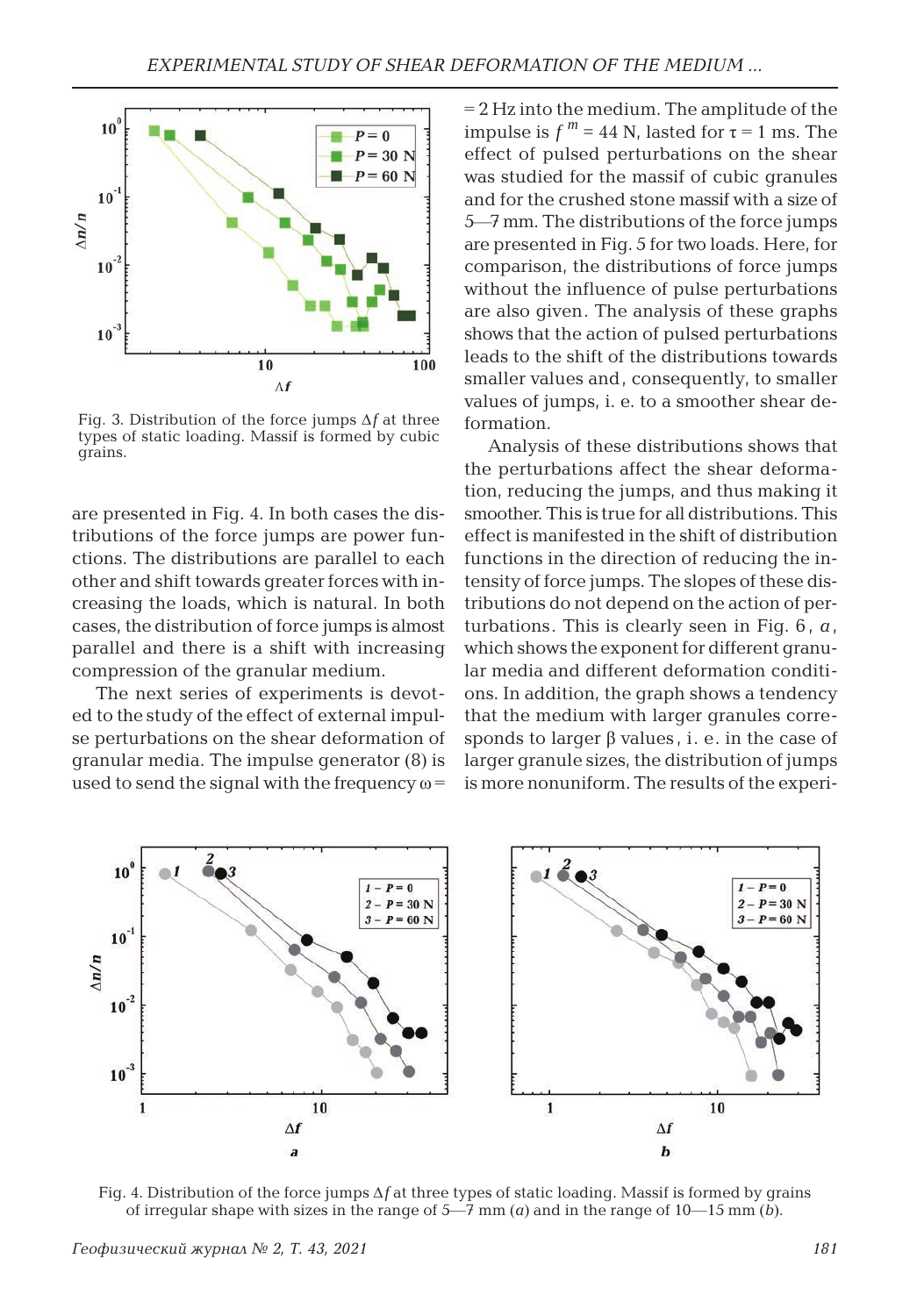

Fig. 5. Distribution of the force jumps  $\Delta f$  at loads  $P = 0$  (*a*) and  $P = 30$  N (*b*) for shear with (empty symbols) and without perturbations (filled symbols). The distribution of the cubic grain massif is denoted by square symbols, and the distribution for the massif formed by irregularly shaped grains with dimensions within 5—7 mm is indicated by circular symbols.

ments also indicate that the shape and size of the grains affect the deformation properties. The distribution graphs for three discrete arrays shown in Fig. 6, *b* confirm this. These distributions are similar, but the distributions for arrays with larger irregular granules are shifted toward more intense jumps, and the distributions for an array with cubic granules are further shifted in this direction.

**Examination of shear deformation compexity via non-intensive statistical mechanics.** The nature of the observed experimental data can be investigated by using the generalized entropy conception [Vallianatos et al., 2012, 2014, 2018; Michas et al., 2013; Vallianatos et al., 2016a, b; Agioutantis et al., 2016; Saltas et al., 2018]. This extension of thermodynamics and statistical physics introduced by Tsallis [2004] deals with the nonergodic systems and leads to the nonextensive thermodynamics and statistical mechanics. Instead of classical entropy, the quantity  $S_T$  is defined as

Fig. 6. Dependences of exponent β on the load *P* for shear with (empty symbols) and without perturbations (filled symbols) (*a*). The numbers *1* and *2* correspond to the massif of cubic grains; *3*, 5 — the massif of 5 —7 mm irregular grains; *4* — the massif of 10— 15 mm irregular grains. Distributions of the force jumps  $\Delta f$  at load  $P = 60$  N for different media shear (*b*).  $\rightarrow$ 



*182 Геофизический журнал № 2, Т. 43, 2021*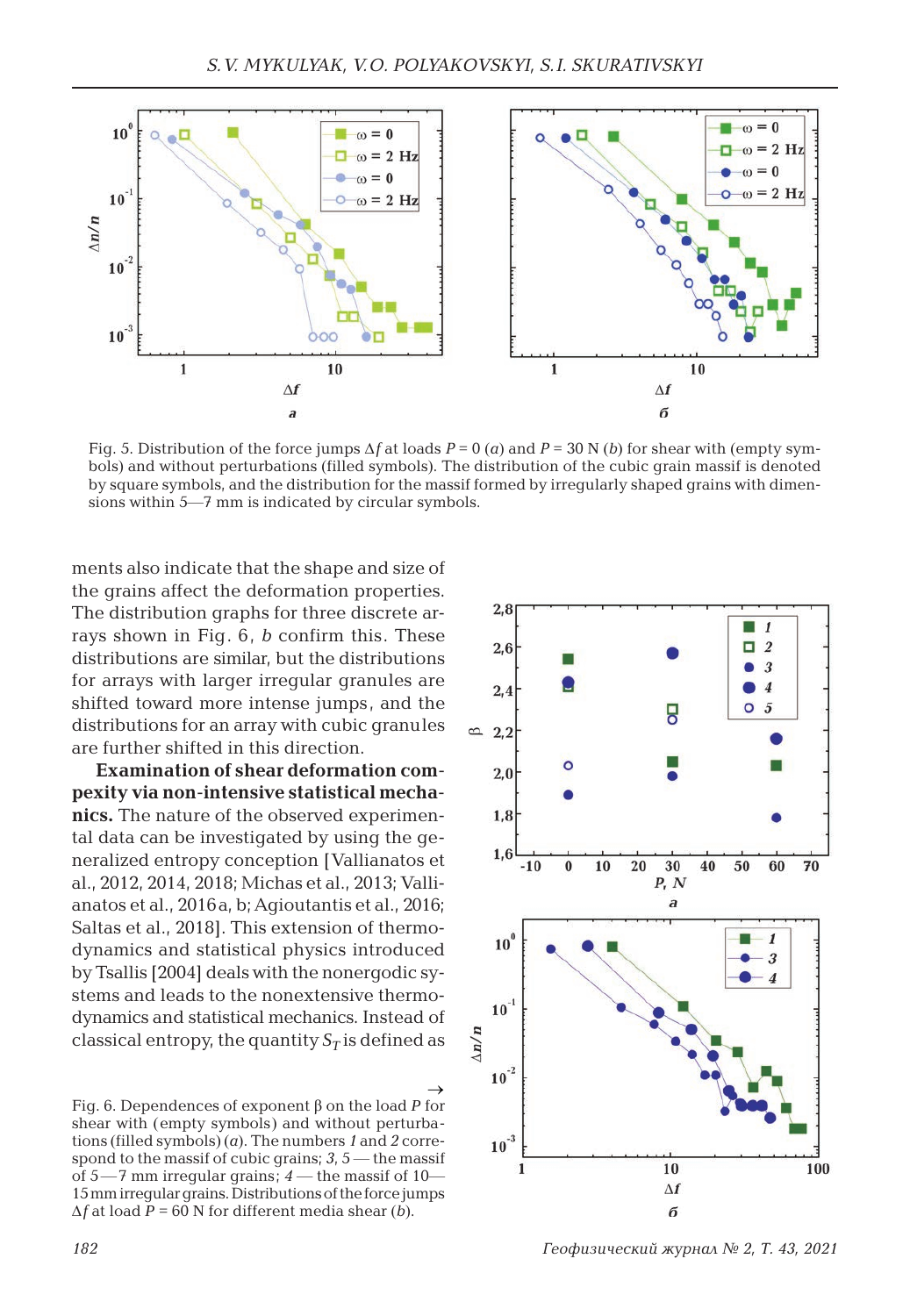$$
S_T = \frac{1 - \sum_{i=1}^{Q} p_i^q}{q - 1}, \quad q \in R,
$$

where  $q$  is the Tsallis (or entropy) index, *Q*

 $\sum p_i = 1$ . If a system consists of two sta*i* = 1

tistically independent subsystems *A* and *B*, Tsallis entropy,  $S_T$  is defined according to the following expression

$$
S_T (AB) = S_T (A) + S_T (B) + + \frac{1-q}{k_B} S_T (A) S_T (B),
$$

where  $k_B$  is Boltzmann's constant. The last term reflects the nonadditivity due to longrange interactions in the physical system under consideration. Note that the limit  $q \rightarrow 1$ corresponds to the Boltzmann-Gibbs entro-

py 
$$
S_T \rightarrow \sum_{i=1}^{Q} p_i \ln p_i
$$
 and the deviation of q

from 1 points to the appearance of long-range correlations. It has been shown that at *q* < 1 the physical system behavior depends on rare events, whereas at  $q > 1$  the frequent events have more weight [Boghosian, 1996].

To estimate the index *q*, the approach proposed in [Ramirez-Reyes et al., 2016] is used. According to this method, the maximum entropy principal on the base of  $S_T$  is applied. The auxiliary function known as redundancy  $R_T$  is defined as

$$
R_T = 1 - \frac{S_T}{S_T^{\max}},
$$

where  $S_T^{\text{max}} = \frac{1 - Q^{1-q}}{q}$  $=\frac{1-Q^{1}}{q-1}$ 1 is the maximum of

the function  $S_T$ , which is reached on the equiprobable microstates  $p_i = 1/Q$ .

In this way, we construct the functions  $S_T(q)$ and  $R_T(q)$  using the sequences of force jumps  $\Delta f(t)$ . Fig. 7 presents these functions built for the experiment with shear deformation of the



Fig. 7. Determination of entropy index *q*. The functions  $R_T(q)$  (upper curve) and  $S_T(q)$  (lower curve). The extremum abscissa is  $q = 0.73$ .

cubic massif without the load. Each of these functions possesses single extremum depicted with the filled circles. The numerical estimation of extremum coordinates gives  $q = 0.73 <$ < 1. This means that the process described by the distribution of force jumps Δ*f* possesses long-range correlations and the system dynamics is defined by the mutual influence of a large number of rare events.

Fig. 8 presents the summary graph for all experiments of the dependence of Tsallis index on the load *P*. The analysis shows that this index does not depend on the value of *P*. However, there is an influence of the shape and size of the grains on Tsallis index. For cubic grains, the index is the largest. It also has a larger value for larger irregular grains.



Fig. 8. Dependences of exponent of Tsallis index *q* on the load *P*. The notations coincide with Fig. 6.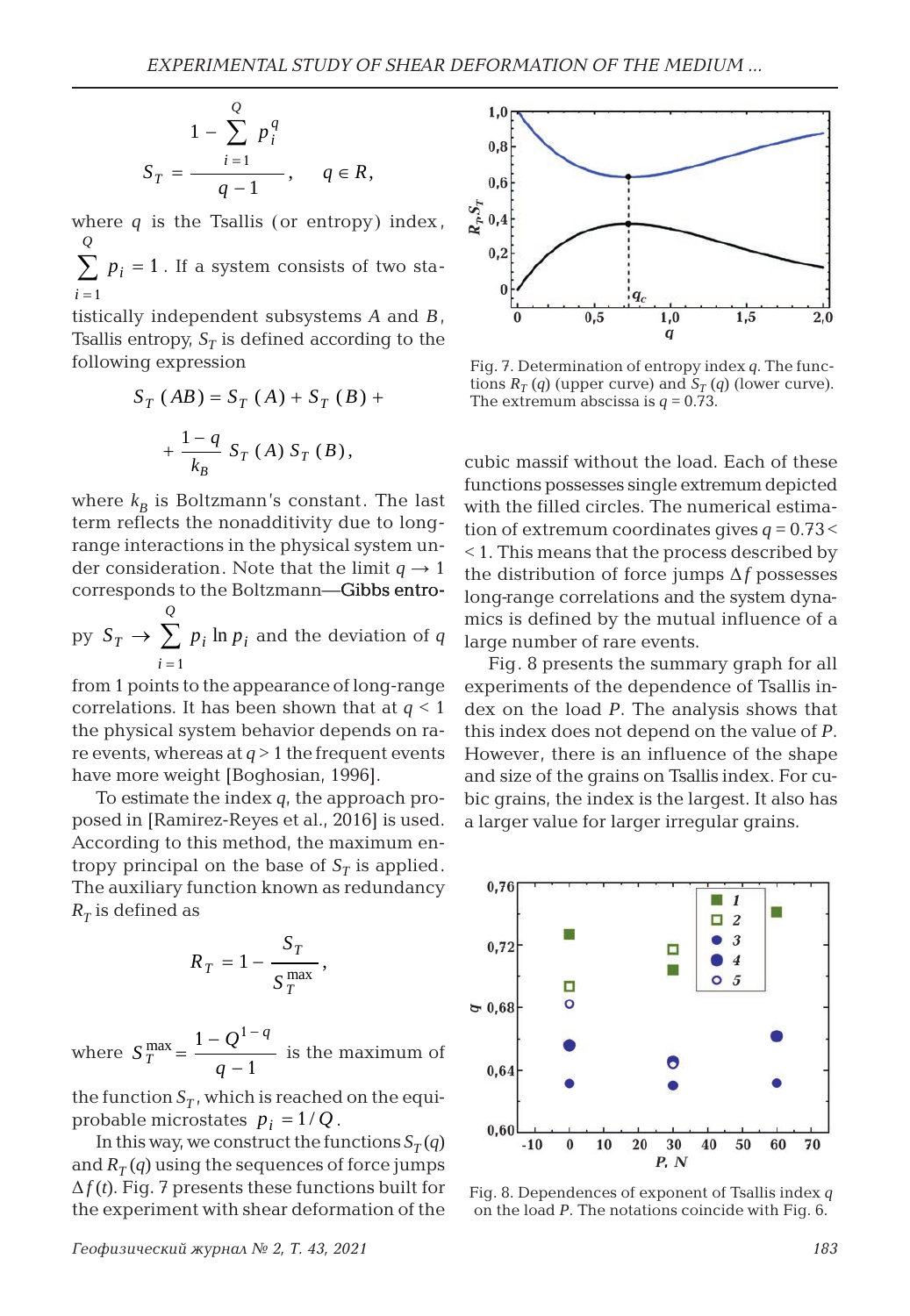**Concluding remarks.** The results of the experiments demonstrate the complexity of dynamic behavior of the granular media formed by the ribbed grains. This complexity is similar to the complexity that is inherent in the natural media. Therefore, modeling these processes in the laboratory is of great importance for revealing statistical properties of natural critical phenomena, including earthquakes.

Experiments with shear deformation of massifs with ribbed grains have shown that the quality of the behavior of such a medium does not depend on the shape and size of the grains. The shape and size affect only the magnitudes of intergranular forces: for grains with smoother surfaces, which in experiments are pieces of crushed stone, the jumps in force are smaller compared to the medium formed by grains of regular shape — cubes. Also jumps of forces at reduction of the sizes of grains at identical forms decrease.

Based on nonintensive statistical mechanics, the analysis of the response of the granular medium to shear deformation shown that the Tsallis index for the force jump sequences in all experiments was less than 1. This testifies about the presence of long-range correlations in shear motion and the system dynamics is defined by the mutual influence of a large number of rare events.

Another important conclusion can be drawn from the results of experiments on shear deformation of such granular media. Under the action of small perturbations, the amplitudes of the jumps decrease for all forms of granules and all sizes, i. e., the deformation becomes smoother. Taking into account the statistical similarity of shear deformation of the granular medium and the deformation of the medium in seismically active zones, the results of the study indicate the possibility to affect the nonequilibrium structured medium in that zones via the weak loading.

The results outlined above provide understanding the seismic phenomena in seismoactive zones and can be useful for the development of seismoprotection of civil engineering structures [Kendzera et al., 2020a, b].

*The work is partially supported by the projects 0118U000043 and 0118U000044.*

#### **References**

- Agioutantis, Z., Kaklis, K., Mavigiannakis, S., Verigakis, M., Vallianatos, F., & Saltas, V. (2016). Potential of acoustic emissions from three point bending tests as rock failure precursors. *International Journal of Mining Science and Technology, 26*(1), 155—160. https://doi.org/10.1016 /j.ijmst.2015.11.024.
- Alexeevskaya, M., Gabrielov, A., Gvishiani, A., Gel'fand, I., & Ya, E. (1977). Formal morphostructural zoning of mountain territories. *Journal of Geophysics, 43*(1), 227—233.
- Behringer, R. P., Howell, D., Kondic, L., Tennakoon, S., & Veje, C. (1999). Predictability and granular materials. *Physica D, 133*, 1—17. https: //doi.org/10.1016/S0167-2789(99)00094-9.
- Ben-Zion, Y., & Sammis, G.S. (2003). Characterization of fault zones. *Pure and Applied Geophysics, 160*, 677—715. https://doi.org/10.1007/ PL00012554.
- Billi, A., & Storti, F. (2004). Fractal distribution of particle size in carbonate cataclastic rocks from the core of a regional strike-slip fault zone. *Tectonophysics, 384*, 115—128. https://doi. org/10.1016/j.tecto.2004.03.015.
- Boghosian, B.M. (1996). Thermodynamic description of the relaxation of two-dimensional turbulence using Tsallis statistics. *Physical Review E, 53*(5), 4754—4763. https://doi.org/10.11 03/physreve.53.4754.
- Geller, D.A., Ecke, R.E., Dahmen, K.A., & Backhaus, S. (2015). Stick-slip behavior in a continuum-granular experiment. *Physical Review E, 92*, 060201(R). https://doi.org/10.1103/PhysRev E.92.060201.
- Howell, D., Behringer, R.P., & Veje, C. (1999). Stress fluctuations in a 2D granular Couette experiment: A continuous transition. *Physical Revi-*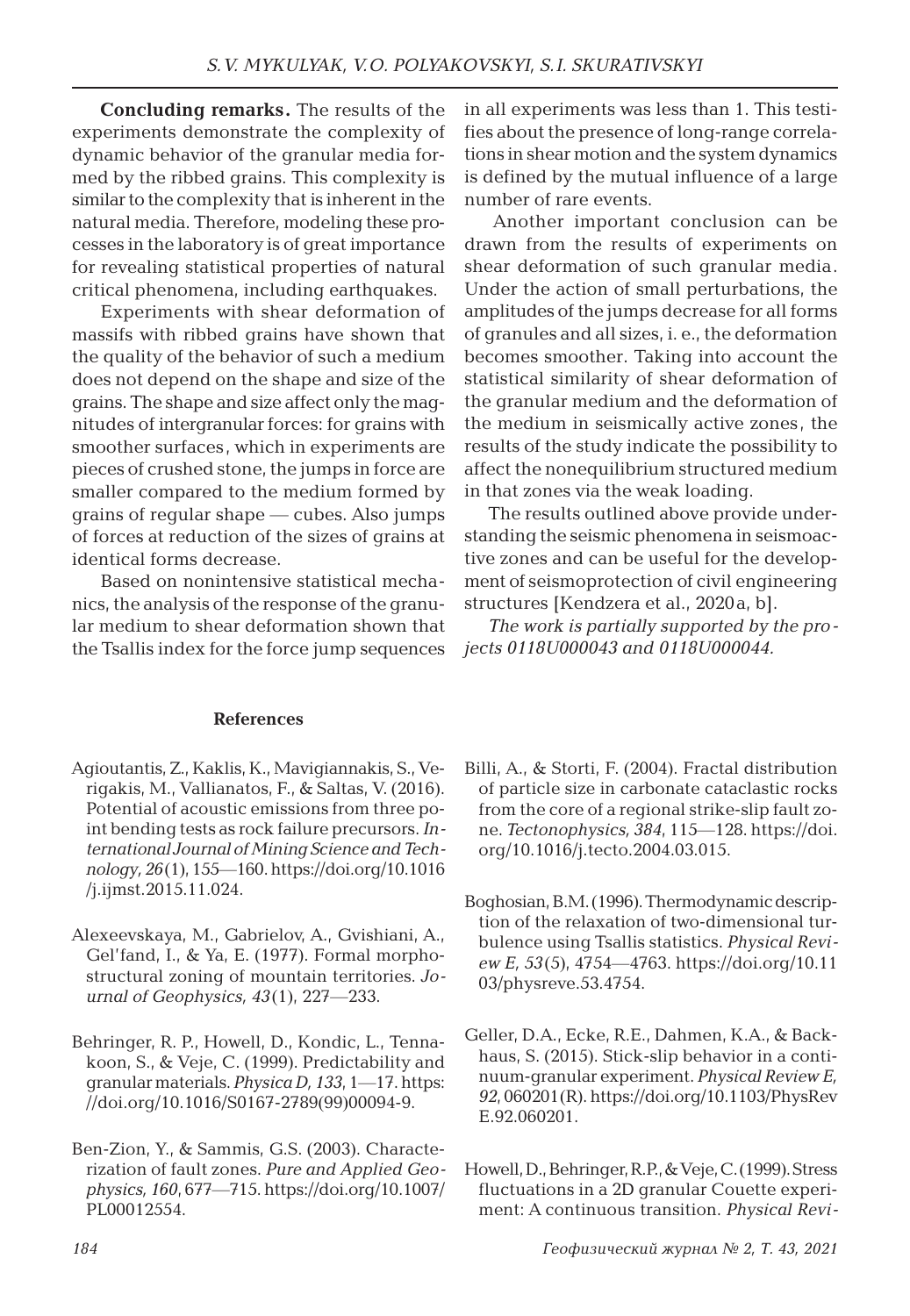*ew Letters, 82*(26), 5241—5244. https://doi.org/ 10.1103/PhysRevLett.82.5241.

- Hayman, N.W., Ducloué, L., Foco, K.L., & Daniels, K.E. (2011). Granular controls on periodicity of stick-slip events: kinematics and force-chains in an experimental fault. *Pure and Applied Geophysics, 168*, 2239—2257. https://doi. org/10.1007/s00024-011-0269-3.
- Indraratna, B., Ngo, N., Rujikiatkamjorn, C., & Vinod, J. (2014). Behavior of fresh and fouled railway ballast subjected to direct shear testing: Discrete element simulation. *International Journal of Geomechanics*, *14*(1), 34—44. https: //doi.org/10.1061/(ASCE)GM.1943-5622.0000 264.
- Keilis-Borok, V.I., & Soloviev, A.A. (2003). *Nonlinea*r *dynamics of the lithosphere and earthquake prediction*. Springer, Berlin. 337 p.
- Kendzera, O.V., Mykulyak, S.V., Semenova, Yu.V., & Skurativskyi, S.I. (2020a). Modeling of seismic response of soil layer within the framework of nonlocal model of continuous medium. *Geofizicheskiy Zhurnal, 42*(3), 47—58 (in Ukrainian). https://doi.org/10.24028/gzh.0203- 3100.v42i3.2020.204700.
- Kendzera, O.V., Mykulyak, S.V., Semenova, Yu.V., Skurativska, I.A., & Skurativskyi, S.I. (2020b). Assessment of seismic response of a soil layer with the oscillating inclusions. *Geofizicheskiy Zhurnal, 42*(4), 3—17. https://doi.org/10.24028/ gzh.0203-3100.v42i4.2020.210669.
- Kocharyan, G.G., & Spivak, А.А. (2003). *Deformation dynamics of block rock massifs*. Moscow: IKC Akademkniga, 423 p. (in Russian).
- Kumar, P., Korkolis, E., Benzi, R., Denisov, D., Niemeijer, A, Schall, P., Toschi, F., & Trampert, J. (2020). On interevent time distributions of avalanche dynamics. *Scientific Reports, 10*(1), 626. https://doi.org/10.1038/s41598-019-56764-6.
- Lherminier, S., Planet, R., Levy dit Vehel, V., Simon, G., Vanel, L., Måløy, K.J., & Ramos. O. (2019). Continuously sheared granular matter reproduces in detail seismicity laws. *Physical*

*Review Letters, 122*, 218501. https://doi.org/10. 1103/PhysRevLett.122.218501.

- Loveless, J.P., & Meade, B.J. (2011). Stress modulation on the San Andreas fault by interseismic fault system interactions. *Geology, 39*(11), 1035— 1038. https://doi.org/10.1130/G32215.1.
- McCaffrey, R. (2005). Block kinematics of the Pacific-North America plate boundary in the southwestern United States from inversion of GPS, seismological, and geologic data. *Journal of Geophysical Research, 110*, B07401. https:// doi.org/10.1029/2004JB003307.
- Meade, B.J., & Hager, B.H. (2005). Block models of crustal motion in southern California constrained by GPS measurements. *Journal of Geophysical Research, 110*, B03403. https://doi.org/ 10.1029/2004JB003209.
- Meroz, Y., & Meade, B.J. (2017). Intermittent granular dynamics at a seismogenic plate boundary. *Physical Review Letters, 119*, 138501. https:// doi.org/10.1103/PhysRevLett.119.138501.
- Michas, G., Vallianatos, F., & Sammonds, P. (2013). Non-extensivity and long-range correlations in the earthquake activity at the West Corinth rift (Greece). *Nonlinear Processes in Geophysics, 20*, 713—724. https://doi.org/10.5194/npg-20-713-2013.
- Mykulyak, S.V. (2019). The regularities of the dynamics of structured geomedia: theory, model, experiment. *Extended abstract of Doctor′s thesis*. Kyiv. 37 p. (in Ukrainian).
- Mykulyak S., Kulich V., & Skurativskyi S. (2019a). Simulation of shear motion of angular grains massif via the discrete element method. In Z. Hu, S. Petoukhov, I. Dychka, M. He (Eds.), *Advances in Computer Science for Engineering and Education. ICCSEEA 2018. Advances in Intelligent Systems and Computing* (Vol. 754, pp. 74—81). Springer. https://doi.org/10.1007/978- 3-319-91008-6\_8.
- Mykulyak, S.V., Polyakovskyi, V.O., & Skurativskyi, S.I. (2019b). Statistical properties of shear deformation of granular media and analogies with natural seismic processes. *Pure and Applied Geophysics, 176*, 4309—4319. https://doi. org/10.1007/s00024-019-02209-0.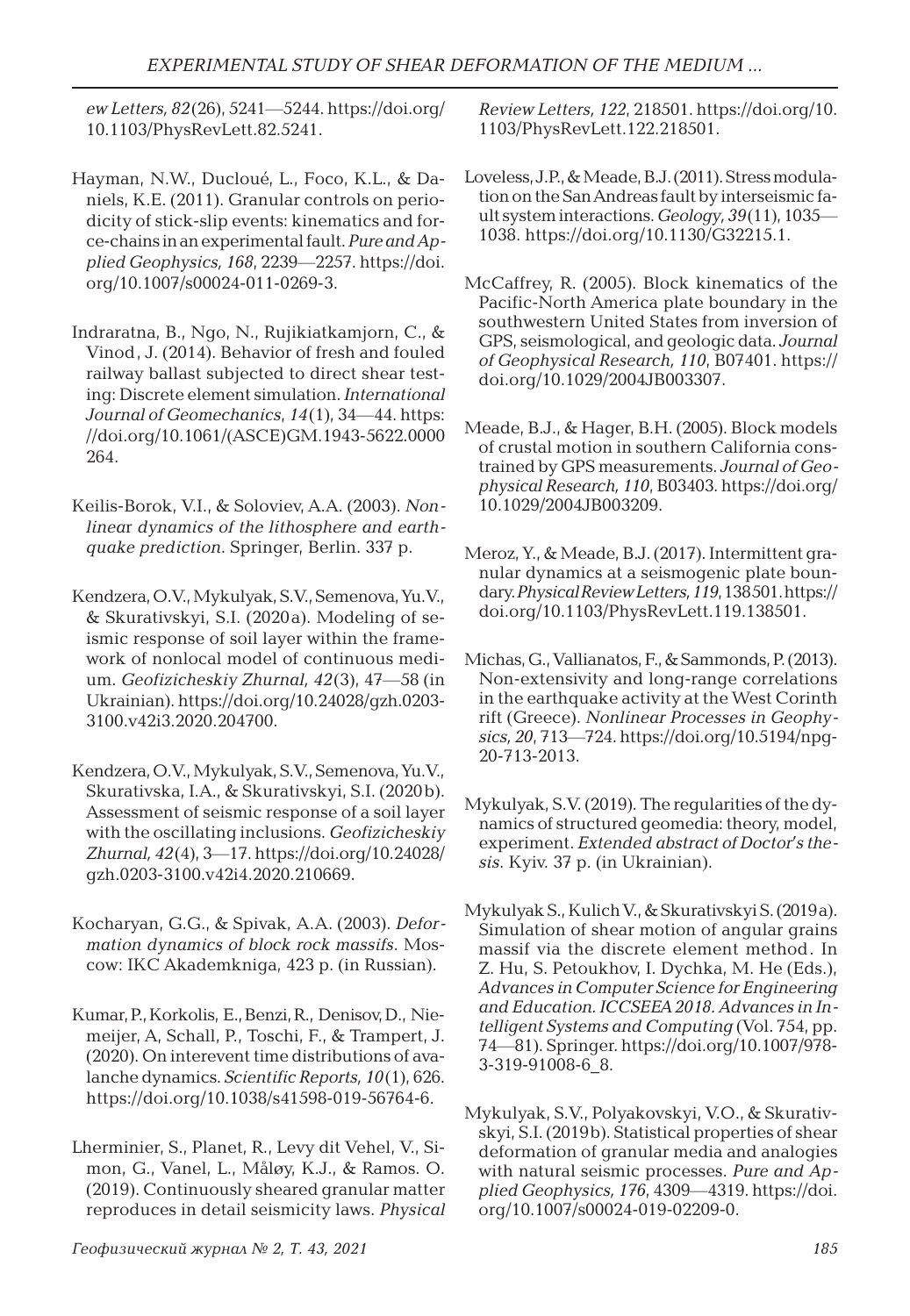- Nikolaevskiy, V.N. (1996). *Geomechanics and fluid dynamics.* Moscow: Nedra, 447 p. (in Russian).
- Pruessner, G. (2012). *Self-organized criticality. Theory, Models and Characterization*. Cambridge University Press, 493 p.
- Ramirez-Reyes, A., Raul, Hernandez-Montoya A., Herrera-Corral, G., & Dominguez-Jimenez, I. (2016). Determining the entropic index q of Tsallis entropy in images through redundancy. *Entropy, 18*(14), 299. https://doi.org/10.3390/e180 80299.
- Sadovskiy, M.A. (1989). On the meaning and sense of discreteness in geophysics: In *Discrete properties of the geophysical medium* (pp. 5— 14). Moscow: Nauka (in Russian).
- Sadovskiy, M.A., Bolkhovitinov, L.G., & Pisarenko, V.F. (1982). On the property of discreteness of rocks, *Izvestiya Akademii Nauk SSSR. Fizika Zemli, 12*, 3—18 (in Russian).
- Sadovskiy, M.A., Bolkhovitinov, L.G., & Pisarenko, V.F. (1987). *Deformation of the medium and seismic process*. Moscow: Nauka, 100 p. (in Russian).
- Saltas, V., Vallianatos, F., Triantis, D., & Stavrakas, I. (2018). Complexity in laboratory seismology: From electrical and acoustic emissions to fracture. In T. Chelidze, L. Telesca, & F. Vallianatos (Eds.), *Complexity of seismic time series; measurement and Application* (pp. 239—273). Amsterdam: Elsevier. https://doi.org/10.1016/ B978-0-12-813138-1.00008-0.
- Tsallis, C. (2004). Nonextensive statistical mechanics: Construction and physical interpretation. In M. Gell-Mann, & C. Tsallis (Eds.), *Nonextensive Entropy: Interdisciplinary Applicati-*

*ons (Santa Fe Institute Studies on the Sciences of Complexity)* (pp. 1—53). Oxford: Oxford University Press.

- Vallianatos, F., Benson, P., Meredith, P., & Sammonds, P. (2012). Experimental evidence of a non-extensive statistical physics behavior of fracture in triaxially deformed Etna basalt using acoustic emissions. *Europhysics Letters, 97*(5), 58002. https://doi.org/10.1209/0295-50 75/97/58002.
- Vallianatos, F., Karakostas, V., & Papadimitriou, E. (2014). A nonextensive statistical physics view in the spatiotemporal properties of the 2003 (Mw 6.2) Lefkada, Ionian Island Greece, aftershock sequence. *Pure and Applied Geophysics, 171*(7), 1343—1534. https://doi.org/10.1007/s0 0024-013-0706-6.
- Vallianatos, F., Michas, G., & Papadakis, G. (2016a). A description of seismicity based on non-extensive statistical physics: A review. In *Earthquakes and their impact on society* (pp.1—41). Springer. https://doi.org/10.1007/978-3-319-21 753-6.
- Vallianatos, F., Papadakis, G., & Michas, G. (2016b). Generalized statistical mechanics approaches to earthquakes and tectonics. *Proceedings of the Royal Society A, 472*, 2196. https://doi.org/ 10.1098/rspa.2016.0497.
- Vallianatos, F., Michas, G., & Papadakis, G. (2018). Non-extensive statistical seismology: An overview. In T. Chelidze, L. Telesca, & F. Vallianatos (Eds.), *Complexity of seismic time series; measurement and application* (pp. 25—59). Amsterdam: Elsevier.
- Zhao, D., Nezami, E.G., Hashash, Y.M.A., & Ghaboussi, J. (2006). Three-dimensional discrete element simulation for granular materials. *Engineering Computations, 23*, 749—770. https:// doi.org/10.1108/02644400610689884.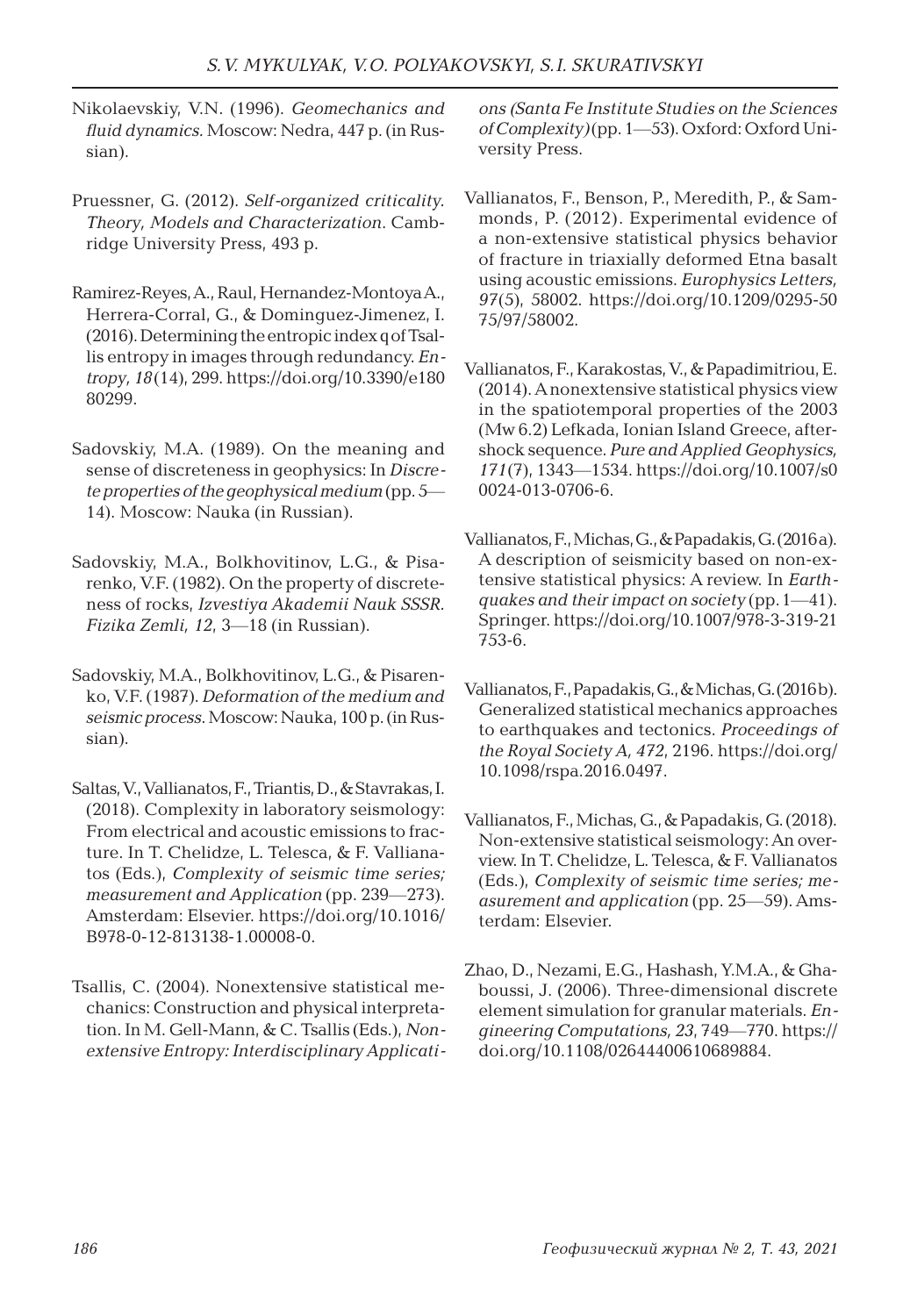# **Експериментальне дослідження зсувного деформування середовища, утвореного масивом ребристих гранул**

### *С.В. Микуляк, В.О. Поляковський, С.І. Скуратівський, 2021*

Інститут геофізики ім. С. І. Субботіна НАН України , Київ , Україна

Підхід до вивчення сейсмоактивної зони як відкритої системи, що перебуває в стані самоорганізованої критичності, набуває усе ширшого застосування у сучасних дослідженнях. Моделі, що використовують за такого підходу, мають відображати найхарактерніші риси подібних середовищ: дискретність, нерівноважність, нелінійний та нелокальний характер взаємодій. Розглянуто середовище, яке змодельовано гранульованим масивом з гранулами ребристої форми. Досліджено три різні масиви. В межах одного масиву усі гранули однакові, тоді як гранули з різних масивів різняться за формою (кубічна або неправильна ребриста) та характерними розмірами. Виконано ряд експериментів зсувного деформування таких гранульованих масивів з метою вивчення впливу форми та розмірів гранул на статистичні характеристики процесу. Вивчено вплив напруженого стану на деформаційні властивості вказаних середовищ. Експериментально доведено якісну подібність поведінки різних гранульованих середовищ. Отримані експериментально стрибки сил, які є реакцією гранульованого середовища на деформацію зсуву, розподілені за степеневим законом. Однак величини сил, що виникають у масивах, залежать від форми, розмірів гранул і напруженого стану в масивах. Експерименти зі зсувним деформуванням гранульованих середовищ за зовнішньої дії малих імпульсних напружень показали, що така дія зумовлює більш плавне, позбавлене різких стрибків деформування. Зовнішні збурення зміщують розподіли стрибків сил у бік менших значень, залишаючи незмінними їх показники степеня.

Аналіз експериментальних результатів з використанням неадитивної статистичної механіки підтверджує наявність далекодійних кореляцій у масиві ребристих гранул у разі його зсувного деформування.

**Ключові слова:** гранульоване середовище, зсувне деформування, степеневий статистичний розподіл, індекс Цалліса.

# **Экспериментальное исследование сдвигового деформирования среды, образованной массивом ребристых гранул**

### *С.В. Микуляк, В.А. Поляковский, С.И. Скуратoвский, 2021*

Институт геофизики им. С.И. Субботина НАН Украины, Киев, Украина

Подход к изучению сейсмоактивной зоны как открытой системы, находящейся в состоянии самоорганизованной критичности, все более широко применяется в современных исследованиях. Модели, используемые в данном подходе, должны отражать наиболее характерные черты таких сред: дискретность, неравновесность, нелинейный и нелокальный характер взаимодействий. Рассмотрена среда, моделируемая гранулированным массивом с гранулами ребристой формы. Исследованы